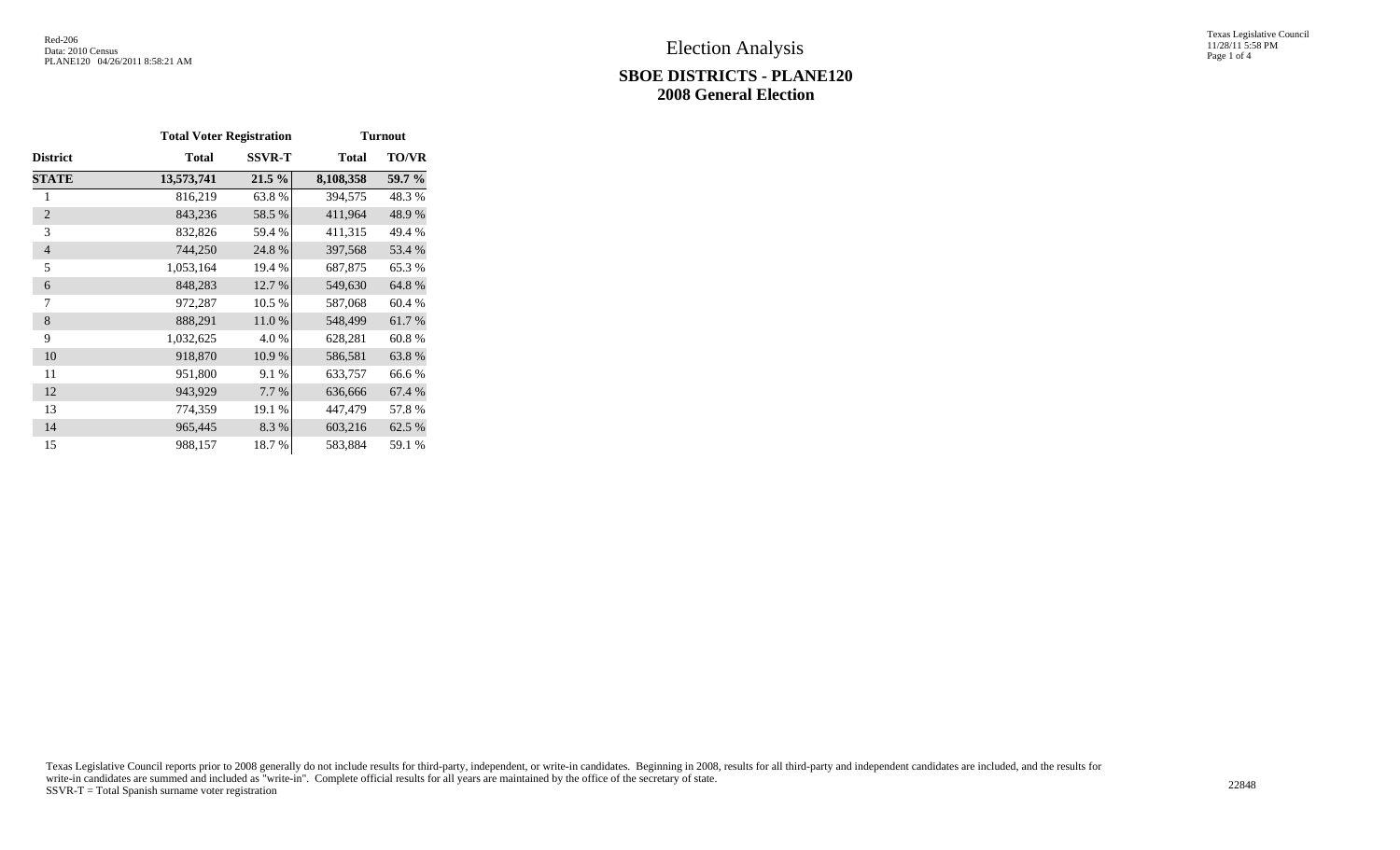Texas Legislative Council 11/28/11 5:58 PM Page 2 of 4

## **SBOE DISTRICTS - PLANE120 2008 General Election**

|                 |                   | <b>PRESIDENT</b>  |                   |                   |                   | <b>U.S. SEN</b>       |                    | <b>RR COMM 3</b>      |                   |                    |  |  |
|-----------------|-------------------|-------------------|-------------------|-------------------|-------------------|-----------------------|--------------------|-----------------------|-------------------|--------------------|--|--|
| <b>District</b> | <b>McCain-R</b>   | Obama-D           | <b>Barr-L</b>     | Write-In-W        | Cornyn-R          | Noriega-D             | <b>Schick-L</b>    | Williams-R            | <b>Thompson-D</b> | Floyd-L            |  |  |
| <b>STATE</b>    | 4,479,038 55.4 %  | 3,528,518 43.6 %  | 56,091<br>$0.7\%$ | 21,627<br>$0.3\%$ | 4.336.883 54.8 %  | 3,389,189<br>42.8 $%$ | 185,211<br>$2.3\%$ | 3.998.582<br>$52.1\%$ | 3,406,063 44.4 %  | $3.5\%$<br>270,033 |  |  |
|                 | 168,833<br>42.8 % | 221,865 56.3 %    | 2,404<br>$0.6\%$  | 0.2 %<br>961      | 154,169<br>40.3 % | 219,140<br>57.3 %     | 9,000<br>2.4 %     | 38.2 %<br>140,991     | 213,225<br>57.7 % | 4.1 %<br>15,176    |  |  |
|                 | 191,754<br>47.1 % | 211,625<br>52.0 % | 2,499<br>0.6%     | 0.3 %<br>1,125    | 177,223<br>44.8%  | 209,778<br>53.0 %     | 2.3 %<br>9,023     | 159,496<br>41.7 %     | 209,314 54.7 %    | 14,109<br>3.7 %    |  |  |
|                 | 38.3 %<br>157,233 | 60.7 %<br>249,268 | 2,760<br>$0.7\%$  | 0.3 %<br>1,421    | 142,178<br>35.6 % | 246,389<br>61.7 %     | 10,466<br>2.6 %    | 130,583<br>33.6 %     | 243,636 62.7 %    | 14,539<br>3.7 %    |  |  |
|                 | 22.6 %<br>89,884  | 305,638<br>76.9 % | 1,589<br>$0.4\%$  | 395<br>0.1%       | 79,339<br>20.3 %  | 306,286<br>78.2 %     | 5,800<br>1.5%      | 80,035<br>20.8 %      | 298,450 77.5 %    | 6,780<br>1.8%      |  |  |
|                 | 52.2 %<br>358,691 | 319,808<br>46.5 % | 6,199<br>0.9%     | 2,994<br>0.4%     | 358,205<br>53.2 % | 292,655<br>43.4 %     | 22,705<br>3.4 %    | 334,993<br>51.4 %     | 283,802 43.5 %    | 32,943<br>5.1 %    |  |  |
| 6               | 58.4 %<br>320,914 | 224,088<br>40.8%  | $0.7\%$<br>3,590  | 1,039<br>$0.2 \%$ | 313,493 58.1 %    | 214,473<br>39.8 %     | 11,585<br>2.1%     | 306,046 58.6 %        | 201,837<br>38.6 % | 14,576<br>2.8%     |  |  |
|                 | 358,380 61.2 %    | 221,939<br>37.9 % | 3,804<br>0.6 %    | 1,287<br>$0.2\%$  | 337,928<br>59.1 % | 222,957<br>39.0 %     | 11,295<br>2.0 %    | 304,512<br>54.8 %     | 235,136 42.3 %    | 16,272<br>2.9 %    |  |  |
| 8               | 370,712 67.7 %    | 172,373 31.5 %    | 3,803<br>$0.7\%$  | 988<br>$0.2 \%$   | 354,091<br>65.8%  | 171,744<br>31.9 %     | 2.2%<br>11,963     | 336,141<br>64.4 %     | 169,600 32.5 %    | 16,048<br>3.1 %    |  |  |
|                 | 69.7 %<br>436,392 | 184,583<br>29.5 % | 3,866<br>$0.6\%$  | 1,348<br>$0.2\%$  | 416,604<br>68.0 % | 185,363<br>30.2 %     | 10,866<br>1.8 %    | 367,335<br>62.0 %     | 207,433 35.0 %    | 18,028<br>3.0 %    |  |  |
| 10              | 313,379 53.5 %    | 263,033<br>44.9 % | 6,024<br>1.0 %    | 2,892<br>0.5 %    | 317,337<br>55.4 % | 236,708 41.3 %        | 3.3%<br>19,202     | 286,973<br>51.6 %     | 241,330 43.4 %    | 5.0 %<br>27,815    |  |  |
| 11              | 391,597<br>61.9 % | 234,922<br>37.1 % | $0.7\%$<br>4,545  | 1,399<br>$0.2\%$  | 386,009<br>62.1 % | 221,363<br>35.6 %     | 14,444<br>2.3 %    | 362,715<br>60.1 %     | 219,601<br>36.4 % | 20,907<br>3.5 %    |  |  |
| 12              | 365,314 57.5 %    | 262,939<br>41.4 % | 0.7%<br>4,468     | 2,737<br>0.4%     | 368,218 59.6 %    | 235,214<br>38.1 %     | 2.3 %<br>14,075    | 57.9 %<br>343,510     | 228,038 38.5 %    | 21,414<br>3.6 %    |  |  |
| 13              | 123,380 27.7 %    | 319,557<br>71.6 % | 2,107<br>$0.5\%$  | 1,070<br>$0.2\%$  | 119,812 27.4 %    | 309,873<br>70.9 %     | 7,629<br>1.7 %     | 112,790<br>26.2 %     | 306,240 71.3 %    | 10,761<br>2.5 %    |  |  |
| 14              | 67.0 %<br>401,810 | 192,696 32.1 %    | $0.7\%$<br>4,263  | $0.2\%$<br>1,093  | 391,572 66.3 %    | 184,398<br>31.2 %     | 2.4%<br>14,265     | 356,721<br>62.3 %     | 193,824<br>33.9 % | 21,629<br>3.8 %    |  |  |
| 15              | 74.3 %<br>430,765 | 144,184<br>24.9 % | 4,170<br>0.7%     | 878<br>0.2 %      | 420,705<br>74.3 % | 132,848<br>23.5 %     | 2.3 %<br>12,893    | 375,741<br>68.4 %     | 154,597<br>28.1 % | 19,036<br>3.5 %    |  |  |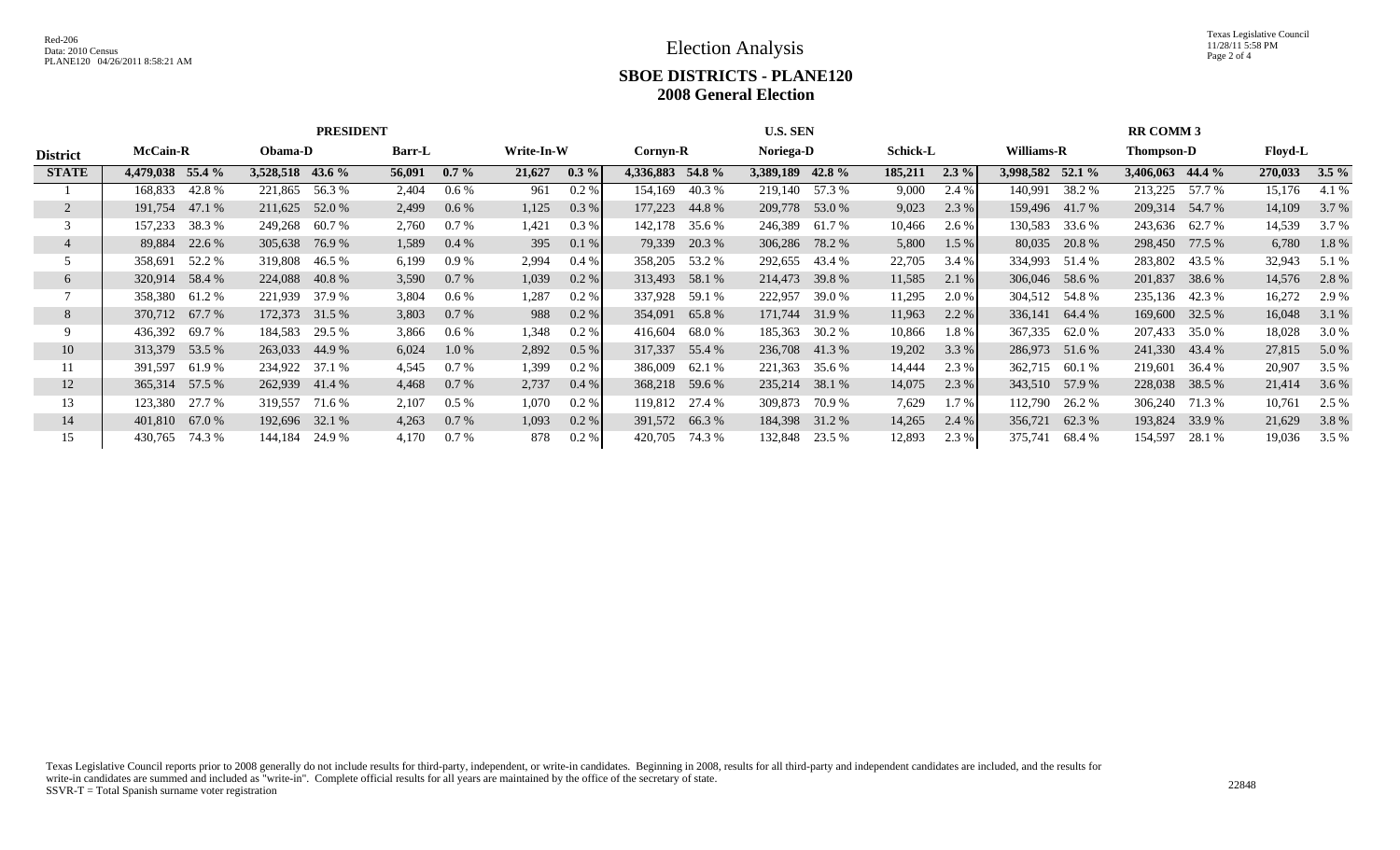Texas Legislative Council 11/28/11 5:58 PM Page 3 of 4

## **SBOE DISTRICTS - PLANE120 2008 General Election**

|                 | <b>SUP CT CHIEF</b>     |                   |                    |                     | <b>SUP CT 7</b>    |                    |                   | CCA <sub>3</sub>    |                  |                   |  |
|-----------------|-------------------------|-------------------|--------------------|---------------------|--------------------|--------------------|-------------------|---------------------|------------------|-------------------|--|
| <b>District</b> | Jordan-D<br>Jefferson-R |                   | Oxford-L           | <b>Wainwright-R</b> | <b>Houston-D</b>   | Smith-L            | <b>Johnson-R</b>  | <b>Yanez-D</b>      | <b>Shirley-L</b> | <b>Price-R</b>    |  |
| <b>STATE</b>    | 4,088,955 53.1 %        | 3,374,255 43.8 %  | $3.1\%$<br>239,034 | 3,925,720 51.1 %    | $3,525,011$ 45.9 % | 232,224<br>$3.0\%$ | 4,018,178 52.3 %  | 3,428,079<br>44.6 % | 234,115<br>3.0%  | 3,949,512 51.6 %  |  |
|                 | 39.2 %<br>145,096       | 213,038<br>57.6 % | 3.2 %<br>11,913    | 37.1 %<br>137,244   | 220,216 59.5 %     | 12,740<br>3.4%     | 136,914 36.8 %    | 224,229<br>60.3%    | 10,444<br>2.8%   | 141,271<br>38.3 % |  |
|                 | 164,350 42.9 %          | 207,139 54.0 %    | 11,912<br>3.1 %    | 155,827<br>40.7 %   | 214,408 56.1 %     | 12,176<br>3.2 %    | 156,290<br>40.5 % | 218,882<br>56.8%    | 10,503<br>2.7%   | 158,432 41.6 %    |  |
|                 | 37.0 %<br>144,770       | 235,072<br>60.0 % | 11,690<br>3.0 %    | 33.8%<br>131,404    | 62.8%<br>244,049   | 13,240<br>3.4%     | 125,937<br>32.2 % | 253,917<br>65.0%    | 10,946<br>2.8%   | 127,779<br>33.0 % |  |
|                 | 22.0 %<br>84,891        | 295,774<br>76.6 % | 5,676<br>$1.5\%$   | 20.1 %<br>77,489    | 302,067<br>78.3 %  | 6,005<br>$1.6\%$   | 74,631<br>19.3 %  | 305,809<br>79.2 %   | 5,642<br>$1.5\%$ | 77,133<br>20.0 %  |  |
|                 | 53.4 %<br>350,795       | 276,674<br>42.1 % | 28,958<br>4.4 %    | 330,183<br>50.6 %   | 292,967<br>44.9 %  | 29,794<br>4.6 %    | 328,520<br>50.4 % | 294,015<br>45.1 %   | 29,674<br>4.5 %  | 323,490<br>49.9 % |  |
| 6               | 59.6 %<br>314,061       | 199,854 37.9 %    | 13,248<br>2.5 %    | 301,006 57.4 %      | 210,965<br>40.2 %  | 2.3 %<br>12,319    | 300,557<br>57.3 % | 211,224<br>40.3 %   | 12,404<br>2.4%   | 57.2 %<br>298,687 |  |
|                 | 313,444<br>56.2 %       | 228,929<br>41.0 % | 15,414<br>2.8 %    | 301,447<br>54.1 %   | 241,345<br>43.3 %  | 14,286<br>$2.6\%$  | 312,553<br>56.2 % | 228,572<br>41.1 %   | 14,667<br>2.6 %  | 307,253<br>55.4 % |  |
| 8               | 65.4 %<br>343,311       | 166,497 31.7 %    | 15,136<br>2.9 %    | 330,562 63.3 %      | 178,054<br>34.1 %  | 13,478<br>$2.6\%$  | 336,096 64.4 %    | 171,278<br>32.8 %   | 14,230<br>2.7%   | 334,050 64.2 %    |  |
|                 | 371,895<br>62.8%        | 204,480 34.5 %    | 2.7 %<br>15,814    | 360,445<br>60.9 %   | 216,539<br>36.6 %  | 15,176<br>$2.6\%$  | 382,993<br>64.9 % | 189,806<br>32.2 %   | 17,192<br>2.9 %  | 367,924<br>62.5 % |  |
| 10              | 52.6 %<br>292,843       | 239,324 43.0 %    | 24,591<br>4.4 %    | 277,713 50.0 %      | 253,241 45.6 %     | 24,480<br>4.4%     | 284,378 51.3 %    | 244,274<br>44.1 %   | 25,660<br>4.6%   | 277,186 50.2 %    |  |
|                 | 60.2 %<br>364,914       | 221,385<br>36.5 % | 19,609<br>3.2 %    | 360,052<br>59.5 %   | 227,047<br>37.5 %  | 17,633<br>2.9 %    | 365,965<br>60.6 % | 218,954<br>36.3 %   | 18,538<br>3.1%   | 362,339<br>60.1 % |  |
| 12              | 57.7 %<br>345,235       | 233,899 39.1 %    | 3.2%<br>19,106     | 332,609 55.7 %      | 246,615 41.3 %     | 2.9%<br>17,497     | 348,199<br>58.6 % | 227,801<br>38.3 %   | 18,487<br>3.1%   | 335,390<br>56.6 % |  |
| 13              | 26.1 %<br>112,462       | 308,736 71.7 %    | 9,333<br>2.2 %     | 109,702<br>25.5 %   | 311,868<br>72.5 %  | 8,789<br>2.0 %     | 110,591<br>25.7 % | 310,370<br>72.2 %   | 9,000<br>2.1 %   | 110,959<br>25.8 % |  |
| 14              | 361,425<br>63.0 %       | 192,828 33.6 %    | 19,567<br>3.4%     | 352,547<br>61.5 %   | 203,691<br>35.5 %  | 3.0 %<br>17,417    | 367,319<br>64.1 % | 186,766<br>32.6 %   | 19,062<br>3.3%   | 355,547<br>62.3 % |  |
| 15              | 379,463<br>69.4 %       | 150,626<br>27.5 % | 17,067<br>3.1 %    | 367,490 67.2 %      | 161,939<br>29.6 %  | 17,194<br>3.1%     | 70.8%<br>387,235  | 142,182<br>26.0 %   | 3.2 %<br>17,666  | 372,072<br>68.3%  |  |